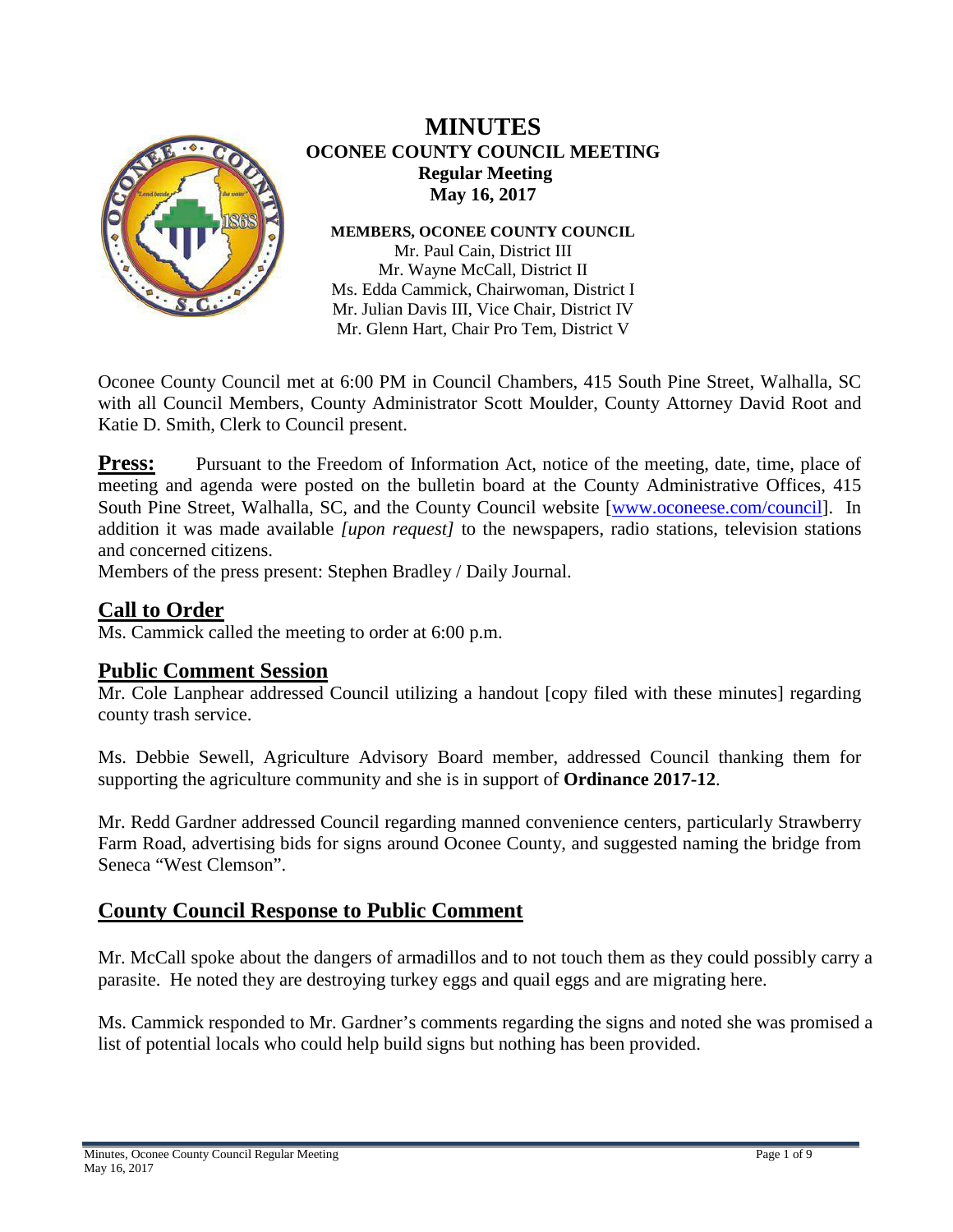## **Moment of Silence**

Ms. Cammick asked for a moment of silence prior the Invocation by the County Chaplain.

## **Invocation by County Council Chaplain:**

Mr. Root, County Council Chaplain, gave the invocation.

#### **Pledge of Allegiance:**

Mr. Moulder led the Pledge of Allegiance to the Flag of the United States of America.

### **Approval of Minutes:**

Mr. Davis made a motion, seconded by Mr. Hart, approved 5 – 0 to approve the May 2, 2017 Regular Meeting minutes as presented.

Mr. Moulder asked to amend the agenda to include 1<sup>st</sup> Reading in Title Only of **Ordinance 2017-01, 2017-02 & 2017-03**.

### **Administrator's Report & Agenda Summary**

Mr. Moulder briefly reviewed with Council and for the public's benefit specifics related to the following matters before Council at this meeting:

- Proclamation: P2017-05
- Public Hearing of Ordinance: 2017-05, 2017-08, 2016-20
- Third Reading of Ordinance: 2017-05, 2017-08, 2016-20
- Second Reading of Ordinance: 2017-10, 2017-12
- First Reading of Ordinance: 2017-13, Amended Agenda to include 2017-01, 2017-02, 2017-03
- First & Final Reading of Resolution: R2017-06
- Discussion Regarding Action Items
- Board/Commission Appointments
- Council Committee reports

Mr. Cain made a motion, seconded by Mr. Davis, approved  $5 - 0$ , to approve to amend the agenda to add 1st Reading in Title Only of **Ordinance 2017-01, 2017-02 & 2017-03**.

### **Proclamation 2017-05**

PROCLAMATION 2017-05 FOR NATIONAL SAFE BOATING WEEK

Ms. Cammick read the proclamation into the record.

Mr. Cain made a motion, seconded by Mr. Davis, approved  $5-0$ , for **Proclamation 2017-05** on 1<sup>st</sup> & Final Reading.

### **Public Hearings for the Following Ordinances**

**Ordinance 2017-05** "AN ORDINANCE AUTHORIZING THE EXECUTION AND DELIVERY OF A FEE IN LIEU OF TAX AGREEMENT BETWEEN OCONEE COUNTY, SOUTH CAROLINA AND PROJECT ENTRY; THE GRANTING OF SPECIAL SOURCE CREDITS; THE INCLUSION OF PROJECT ENTRY IN A JOINT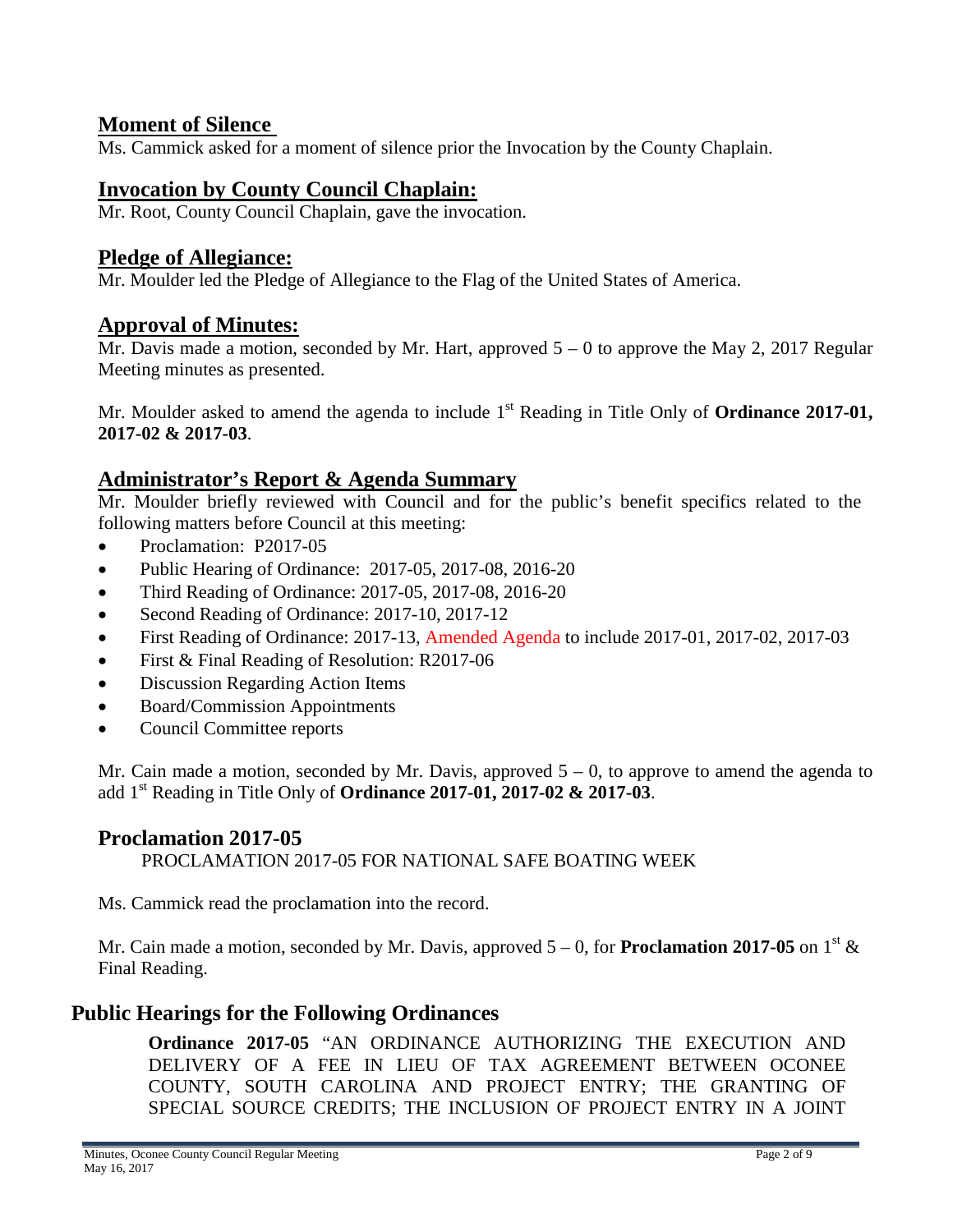COUNTY INDUSTRIAL AND BUSINESS PARK AND THE EXECUTION AND DELIVERY OF A MCIP AGREEMENT; AND OTHER MATTERS RELATING THERETO INCLUDING, WITHOUT LIMITATION, PAYMENT OF A FEE IN LIEU OF TAXES."

Ms. Jennifer Moss addressed Council in opposition to passage of **Ordinance 2017-05** due to traffic issues, noise and light pollution, crimes that have been committed in the area, etc.

Ms. Cammick opened the floor for any citizen wishing to address Council regarding this ordinance and asked if any citizen wished to speak.

Mr. Redd Gardner addressed Council in opposition to passage of **Ordinance 2017-05** and noted the development needed to be stopped.

Ms. Cammick asked if any citizens wished to submit written comments regarding this ordinance; no citizen presented any written comments for the record.

No additional citizens spoke at this meeting.

Ms. Cammick closed the Public Hearing regarding **Ordinance 2017-05.**

Mr. Root noted on the agenda **Ordinance 2017-05** is still noted as Project Entry but on the public notice hearing that was run it was named Epoch Clemson, LLC.

**Ordinance 2017-08** "AN ORDINANCE AUTHORIZING THE EXECUTION AND DELIVERY OF A FEE IN LIEU OF TAX AGREEMENT BETWEEN OCONEE COUNTY, SOUTH CAROLINA AND ITRON, INC.; AND OTHER MATTERS RELATING THERETO INCLUDING, WITHOUT LIMITATION, PAYMENT OF A FEE IN LIEU OF TAXES."

Ms. Cammick opened the floor for any citizen wishing to address Council regarding this ordinance and asked if any citizen wished to speak.

Ms. Cammick asked if any citizens wished to submit written comments regarding this ordinance; no citizen presented any written comments for the record.

Mr. Jerry Barnett addressed Council in opposition to passage of **Ordinance 2017-08.**

No additional citizens spoke at this meeting.

Ms. Cammick closed the Public Hearing regarding **Ordinance 2017-08.**

**Ordinance 2016-20** "AN ORDINANCE AMENDING ARTICLE II OF CHAPTER 12 OF THE OCONEE COUNTY CODE OF ORDINANCES, REGARDING NOISE REGULATION WITHIN THE UNINCORPORATED AREAS OF THE COUNTY; AND OTHER MATTERS RELATED THERETO."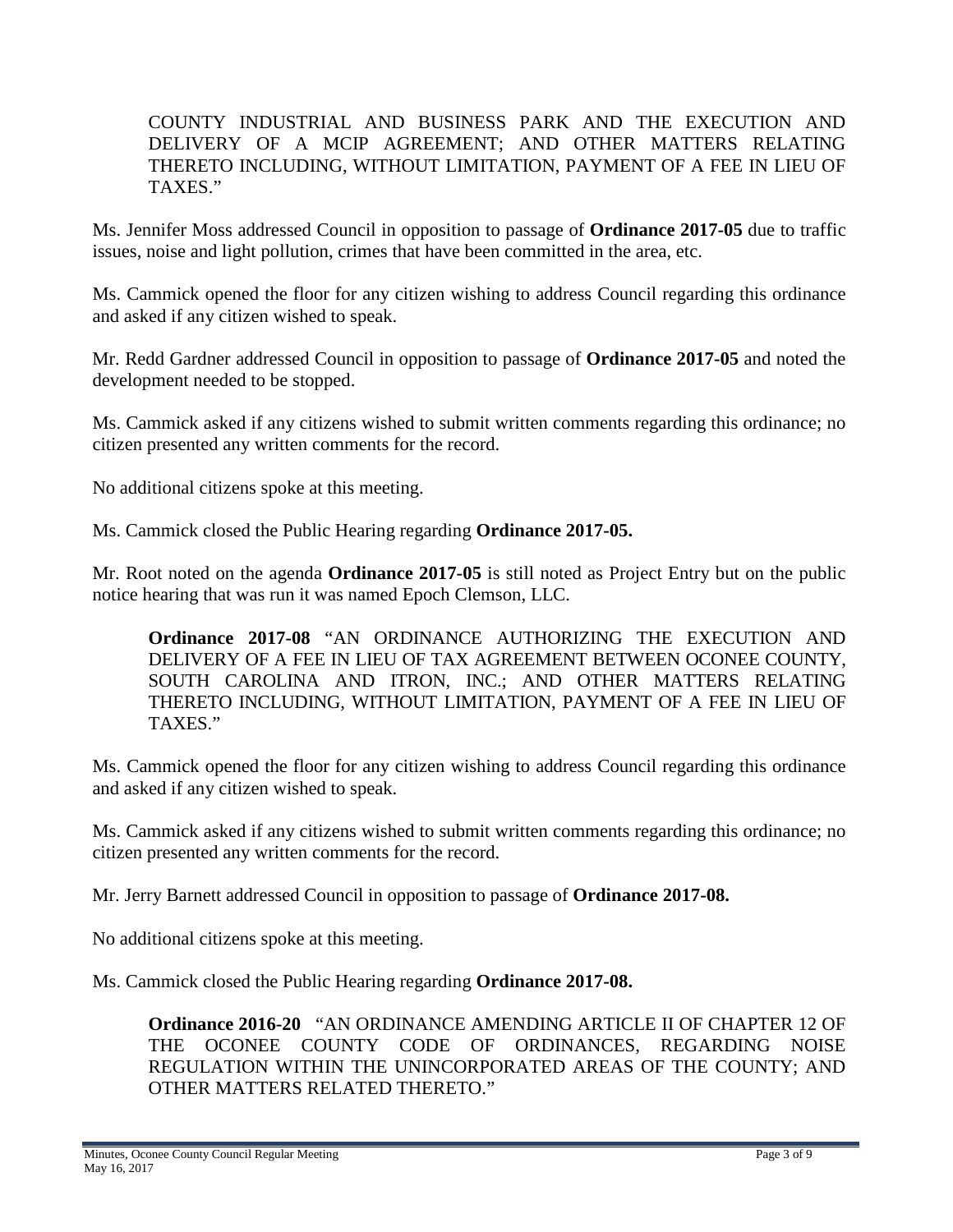Ms. Cammick opened the floor for any citizen wishing to address Council regarding this ordinance and asked if any citizen wished to speak.

Mr. Marty Lee addressed Council in opposition to passage of **Ordinance 2016-20**.

Mr. Gary Littlefield addressed Council in opposition to passage of **Ordinance 2016-20.**

Ms. Cammick asked if any citizens wished to submit written comments regarding this ordinance; no citizen presented any written comments for the record.

No additional citizens spoke at this meeting.

Ms. Cammick closed the Public Hearing regarding **Ordinance 2016-20.**

## **Third Reading of the Following Ordinances**

**Ordinance 2017-05** "AN ORDINANCE AUTHORIZING THE EXECUTION AND DELIVERY OF A FEE IN LIEU OF TAX AGREEMENT BETWEEN OCONEE COUNTY, SOUTH CAROLINA AND PROJECT ENTRY; THE GRANTING OF SPECIAL SOURCE CREDITS; THE INCLUSION OF PROJECT ENTRY IN A JOINT COUNTY INDUSTRIAL AND BUSINESS PARK AND THE EXECUTION AND DELIVERY OF A MCIP AGREEMENT; AND OTHER MATTERS RELATING THERETO INCLUDING, WITHOUT LIMITATION, PAYMENT OF A FEE IN LIEU OF TAXES."

Mr. Davis made a motion, seconded by Mr. Hart, to approve **Ordinance 2017-05** on third & final reading.

Discussion followed to include:

- Light pollution
- Traffic issues
- Restrictions on development along corridors of the county

Regarding the previous motion made by Mr. Davis, seconded by Mr. Hart, it was approved  $5 - 0$  to approve **Ordinance 2017-05** on third & final reading.

**Ordinance 2017-08** "AN ORDINANCE AUTHORIZING THE EXECUTION AND DELIVERY OF A FEE IN LIEU OF TAX AGREEMENT BETWEEN OCONEE COUNTY, SOUTH CAROLINA AND ITRON, INC.; AND OTHER MATTERS RELATING THERETO INCLUDING, WITHOUT LIMITATION, PAYMENT OF A FEE IN LIEU OF TAXES."

Mr. Davis made a motion, seconded by Mr. Hart, approved 5 – 0, to approve **Ordinance 2017-08**.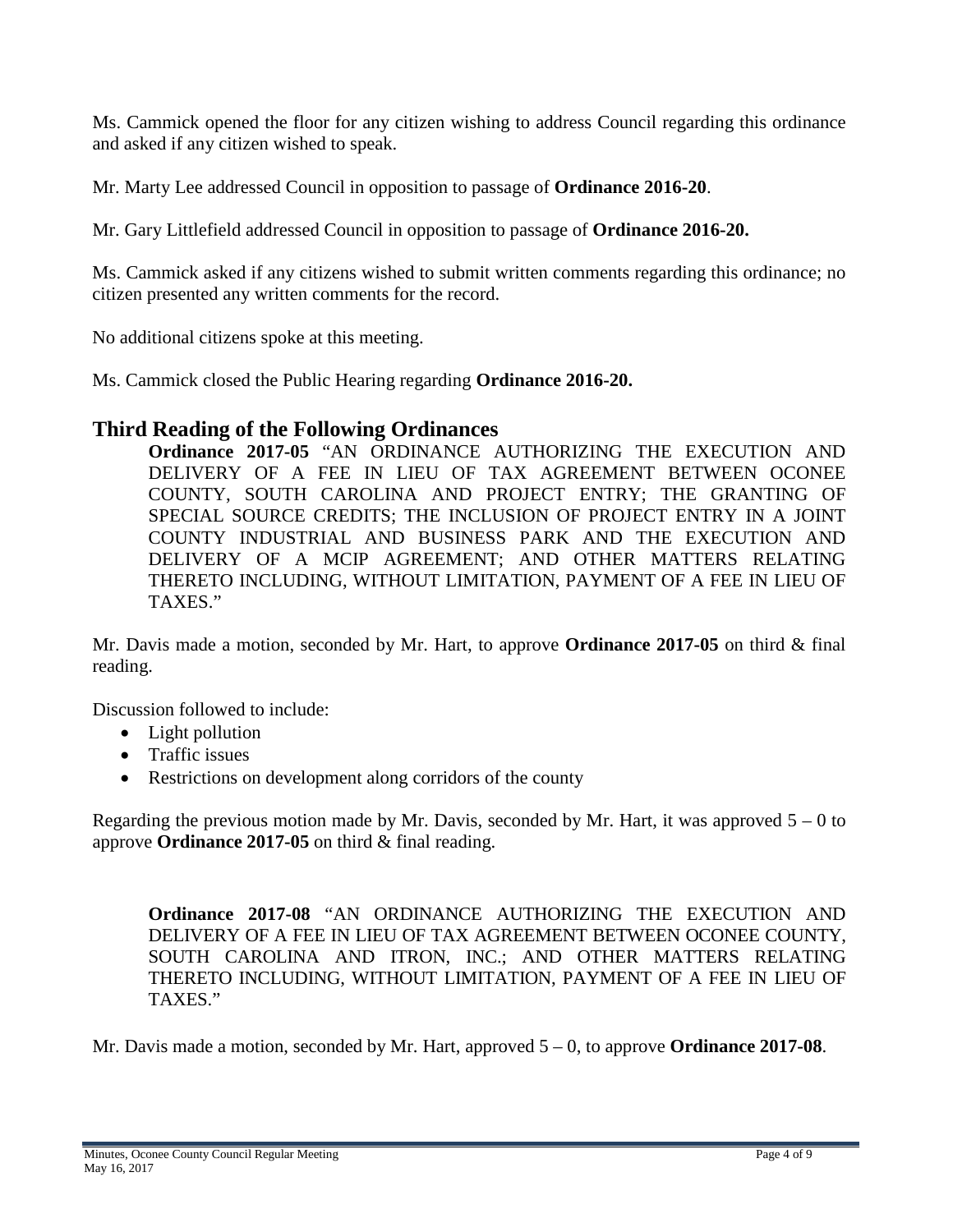#### **Ordinance 2016-20** "AN ORDINANCE AMENDING ARTICLE II OF CHAPTER 12 OF THE OCONEE COUNTY CODE OF ORDINANCES, REGARDING NOISE REGULATION WITHIN THE UNINCORPORATED AREAS OF THE COUNTY; AND OTHER MATTERS RELATED THERETO."

Mr. Davis made a motion, seconded by Mr. Hart, to approve **Ordinance 2016-20** on third & final reading.

Discussion followed to include:

- Exemptions and grandfathering paragraphs under Section 12-35, particularly #11. Community Development did not have any record of this ever being used. The Sheriff's Department did state it had only been brought about four times regarding manufacturing facilities that are already covered in the exemptions. The Sheriff's Department noted there were only two things that could apply which would be a shooting range or race track.
- Amend Section 12-35 to add firearm discharges as a result of unlawful game hunting or unlawful operation of a shooting range.
- Delete 12-35-11 and add to 12-35-1 after lawful game hunting, unlawful operation of a shooting range.

Per Mr. Root's request, Chief Davis addressed Council regarding **Ordinance 2016-20**. He noted they frequently have complaints on shooting firearms. Currently under the old ordinance and under the current ordinance, it is not necessarily addressed to the point where you cannot shoot your firearm in a reasonable time frame. Nighttime, except for lawful game hunting, has been addressed as a common sense issue as you should not be target shooting at night. Firearms are hard to pick up on a decimal reader at times. The officer would have to go off the compliant, see how they are shooting, whether it is safe, what the proximity is, how long they have been shooting, and whether they are using alcohol at the time. There are only a few shooting ranges in the county and the one in Salem is put on by a gentleman that does CWP training. At this point, no one has complained about the noise. There are certain noises that would not be exempt under the noise ordinance but can always go back and address them at that time, i.e. race track, shooting range.

Enforcement factors on Section 12-36 allow for the discretion of the officer in situations and may consider the following and other relevant factors:

- Volume of the noise
- Intensity of the noise
- Whether the nature of the noise is usual or unusual
- Whether the origin of the noise is natural or unnatural
- Type and intensity of ambient noise, if any
- Nature and zoning of the area in which the noise is heard

Discussion followed for an amendment under 12-39-4 to include noise measurement to be taken at the nearest residential property not necessarily at the complaint's property.

Chief Davis addressed Council regarding the above mentioned amendment. He noted it is more convenient on law enforcement to go the source of the compliant. He noted it is easier than trying to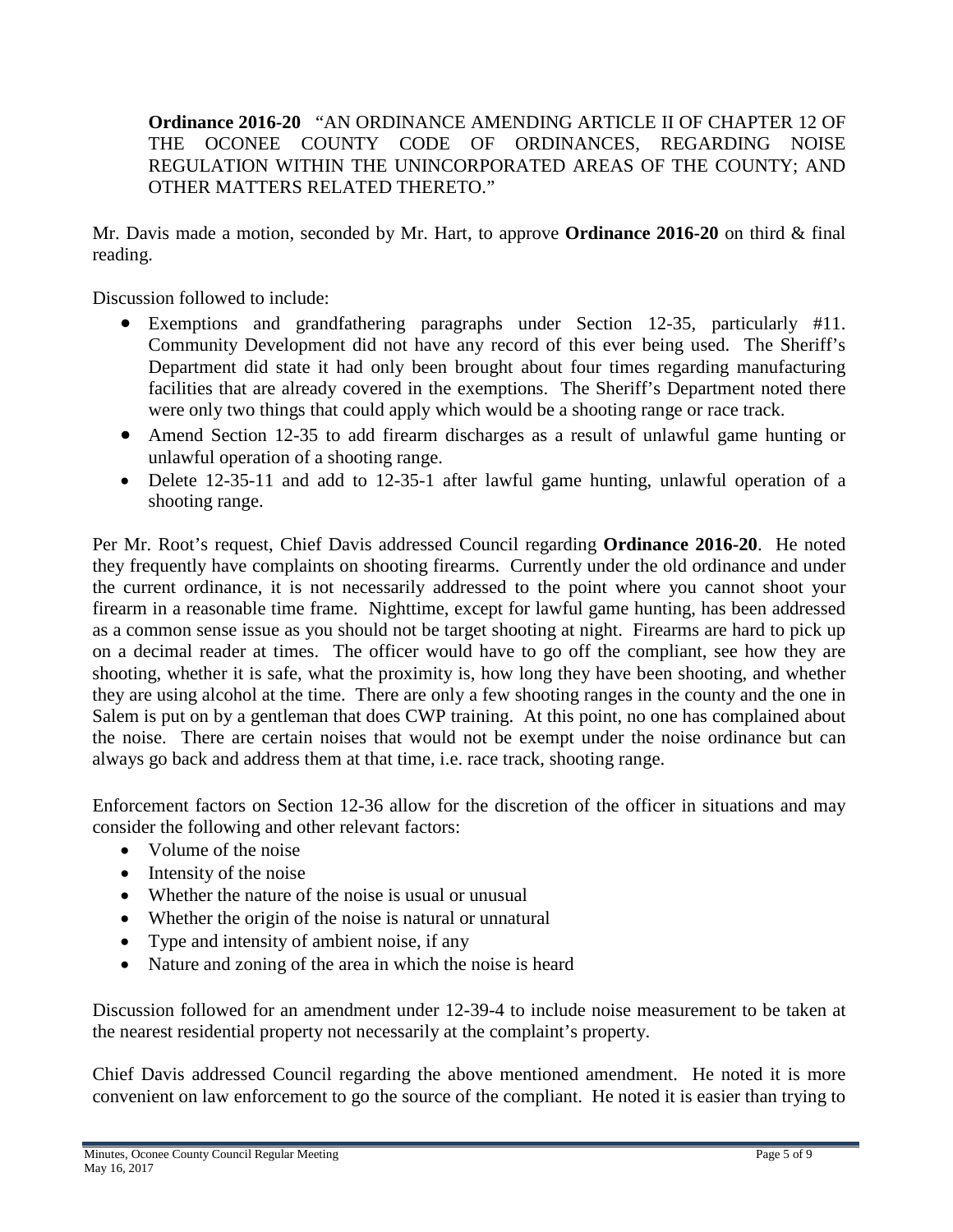figure out the nearest property boundaries. It still states where law enforcement can go a hundred feet from the point from which the noise is emanating.

Additional discussion followed to include:

- Amend the ordinance to add a period of time where fireworks cannot be shot off even if it's on a holiday
- More important issues may be going on that officers would need to attend to rather than fireworks
- Restrict serving alcohol during those periods of time or serving so late
- Officers don't need to be chasing around fireworks when they should be chasing around drunk drivers

Mr. Hart made a motion, seconded by Mr. Davis, approved 5 – 0 to amend **Ordinance 2016-20** to delete 12-35-11 and add to 12-35-1 the lawful operation of a shooting range.

Mr. Davis made a motion, seconded by Mr. Hart, approved 5 – 0, to approve **Ordinance 2016-20** as amended on third & final reading.

## **Second Reading of the Following Ordinances**

**Ordinance 2017-10 "**AN ORDINANCE TO AMEND CHAPTER 6, ARTICLE III OF THE CODE OF ORDINANCES OF OCONEE COUNTY PERTAINING TO THE OCONEE COUNTY BOARD OF BUILDING CODE APPEALS; AND OTHER MATTERS RELATED THERETO."

Mr. Davis made a motion, seconded by Mr. Hart, approved 5 – 0, to approve **Ordinance 2017-10** on second reading.

**Ordinance 2017-12** "AN ORDINANCE AUTHORIZING THE EXECUTION AND DELIVERY OF A GROUND LEASE AGREEMENT BETWEEN OCONEE COUNTY AS LESSOR AND THE FOOTHILLS AGRICULTURAL RESOURCE AND MARKETING CENTER AS LESSEE; AND OTHER MATTERS RELATED THERETO."

Mr. Cain made a motion, seconded by Mr. Hart, approved 5 – 0, to approve **Ordinance 2017-12** on second reading.

### **First Reading of the Following Ordinances**

**Ordinance 2017-13** "AN ORDINANCE GRANTING CERTAIN EASEMENT RIGHTS TO DUKE ENERGY CAROLINAS, LLC FOR THE PURPOSE OF LOCATING AND MAINTAINING ELECTRIC AND/OR COMMUNICATION FACILITIES ON COUNTY-OWNED PROPERTY; AND OTHER MATTERS RELATED THERETO."

Mr. Davis made a motion, seconded by Mr. Hart, approved 5 – 0, to approve **Ordinance 2017-13** on first reading.

**ORDINANCE 2017-01** AN ORDINANCE TO ESTABLISH THE BUDGET FOR OCONEE COUNTY AND TO PROVIDE FOR THE LEVY OF TAXES FOR ORDINARY COUNTY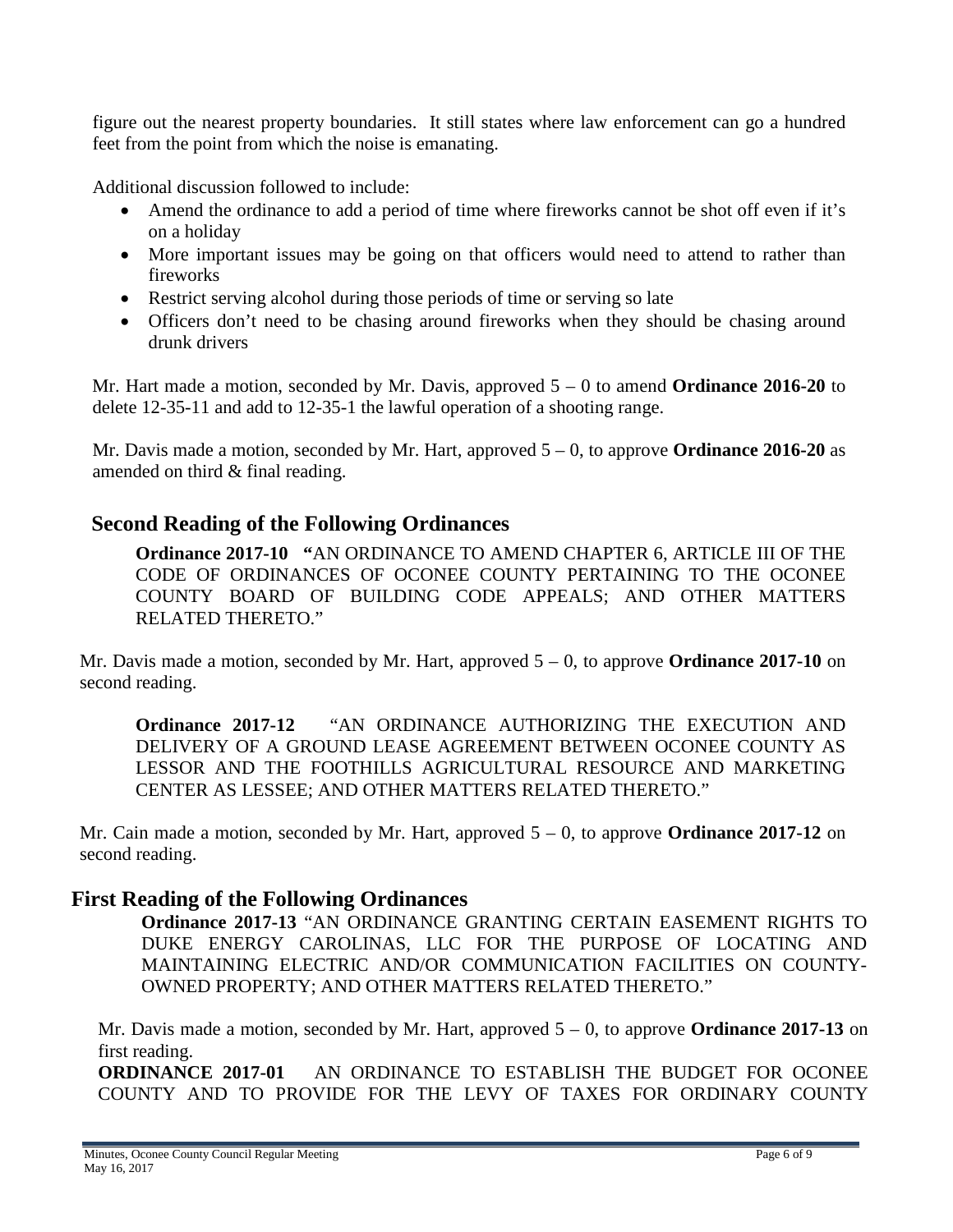PURPOSES, FOR THE TRI-COUNTY TECHNICAL COLLEGE SPECIAL REVENUE FUND, FOR THE ROAD MAINTENANCE SPECIAL REVENUE FUND, FOR THE VICTIM SERVICES SPECIAL REVENUE FUND, FOR THE BRIDGE AND CULVERT CAPITAL PROJECT FUND, AND FOR THE ECONOMIC DEVELOPMENT CAPITAL PROJECT FUND, ALL IN OCONEE COUNTY FOR THE FISCAL YEAR BEGINNING JULY 1, 2017 AND ENDING JUNE 30, 2018.

Mr. Davis made a motion, seconded by Mr. Cain, approved 5 – 0, to approve **Ordinance 2017-01** on first reading.

**ORDINANCE 2017-02** AN ORDINANCE TO ESTABLISH THE BUDGET FOR THE SCHOOL DISTRICT OF OCONEE COUNTY (the "School District") AND TO PROVIDE FOR THE LEVY OF TAXES FOR THE OPERATIONS OF THE SCHOOL DISTRICT OF OCONEE COUNTY FOR THE FISCAL YEAR BEGINNING JULY 1, 2017 AND ENDING JUNE 30, 2018.

Mr. Davis made a motion, seconded by Mr. Cain, approved 5 – 0, to approve **Ordinance 2017-02** on first reading.

**ORDINANCE 2017-03** AN ORDINANCE TO PROVIDE FOR THE LEVY OF TAXES FOR THE KEOWEE FIRE SPECIAL TAX DISTRICT AND TO ESTABLISH THE BUDGET FOR THE KEOWEE FIRE SPECIAL TAX DISTRICT FOR THE FISCAL YEAR BEGINNING JULY 1, 2017 AND ENDING JUNE 30, 2018.

Mr. Davis made a motion, seconded by Mr. Cain, approved 5 – 0, to approve **Ordinance 2017-03** on first reading.

# **First & Final Reading for the Following Resolutions**

 **Resolution 2017-06** "A RESOLUTION TO RECEIVE AND ACCEPT SNOW CREEK FOREST DRIVE INTO THE OCONEE COUNTY RUDIMENTARY ROAD PROGRAM, PURSUANT SECTION 26-12 OF THE OCONEE COUNTY CODE OF ORDINANCES."

Mr. Hart made a motion, seconded by Mr. Davis, approved 5 – 0 to approve **Resolution R2017-06** on first & final reading.

## **Discussion Regarding Action Items**

**Procurement # RFP 16-15 for Title Search Services for Delinquent Tax Department in the amount of \$167,500.00**

It is the staff's recommendation that Council (1) approve the award of RFP #16-15, Title Search Services for Delinquent Tax Office to Landvision Titles of Walhalla, SC, not to exceed the estimated amount of \$167,500.00 for a one year period and (2) authorize the County Administrator to approve up to four, one-year renewals of this contract, if services are satisfactory.

Mr. Cain made a motion, seconded by Mr. Davis to approve Procurement # RFP 16-15 for Title Search Services for Delinquent Tax Department in the amount of \$167,500.00. Discussion followed to include:

• In past years, used an independent title searcher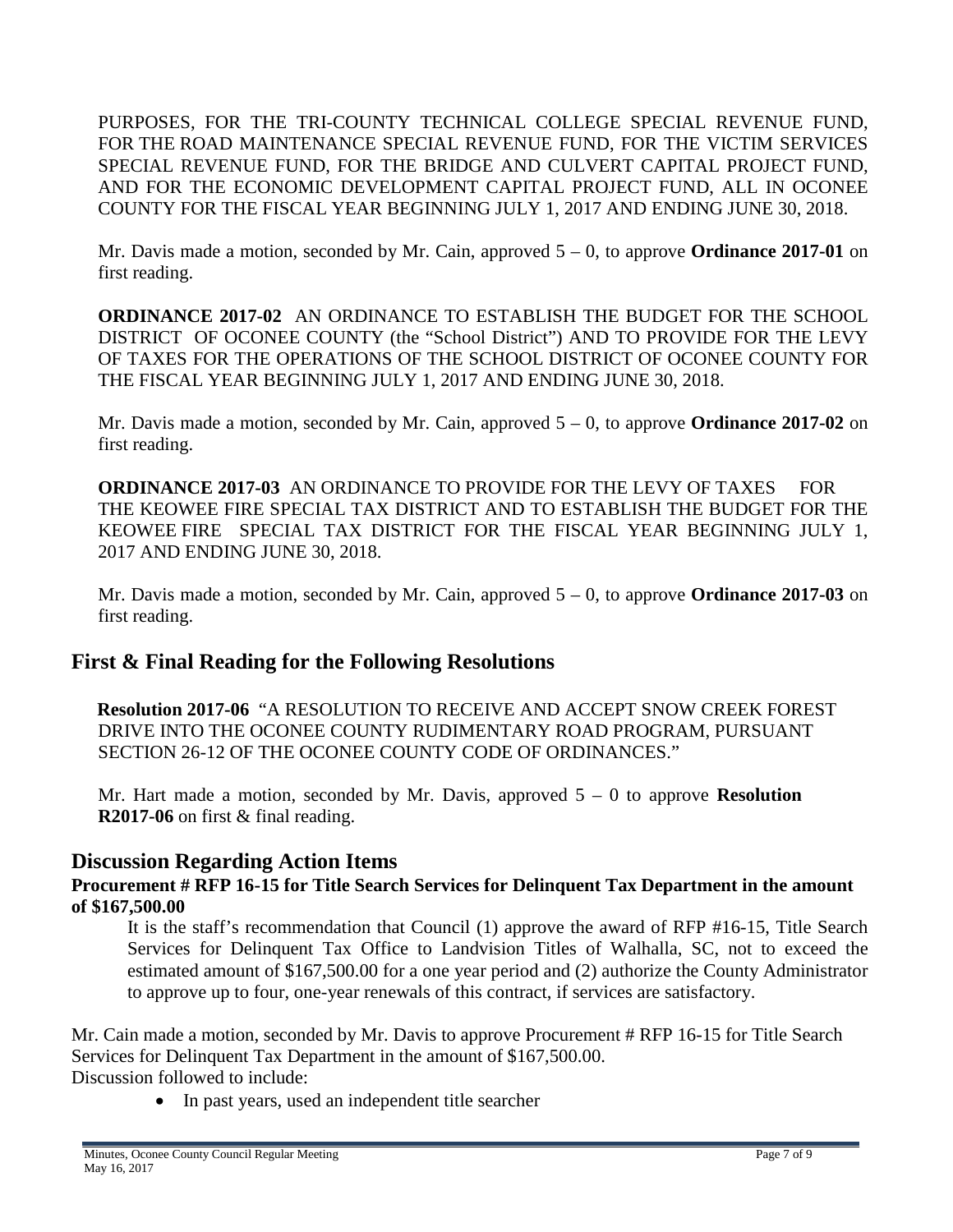- Certain certifications they provide
- Approve an up to amount budget
- Typically do not use all of the amount because they try to reduce the amount of delinquent properties that go to a title search process before they go to tax sale
- Successful over the past couple of years reducing the numbers
- Title search is typically completed prior to the delinquent tax sale

Regarding the previous motion made by Mr. Cain, seconded by Mr. Davis, it was approved  $5 - 0$ to [1] approve the award of RFP #16-15, Title Search Services for Delinquent Tax Office to Landvision Titles of Walhalla, SC, not to exceed the estimated amount of \$167,500.00 for a one year period and [2] authorize the County Administrator to approve up to four, one-year renewals of this contract, if services are satisfactory.

# **Board & Commission Appointments**

# **Building Codes Appeal Board**

Mr. Davis noted he would like to hold off on his nomination for the Building Codes Appeal Board in District IV.

## **Parks, Recreation, & Tourism**

Mr. Davis made a nomination, approved  $5 - 0$ , to appoint Ms. Darlene Greene as the At Large representative on the Parks, Recreation, & Tourism Commission.

# **Old / Unfinished Business:**

Ms. Cammick noted if there were any questions regarding SDOC line item budget to submit them to her and she would send an email to Mr. Steve Hanvey with these items.

**New Business:**<br>None at this meeting.

## **Council Committee Reports:**

Ms. Cammick read from prepared statements [copies filed with these minutes] outlining the discussions held at the April 25, 2017 & May 9, 2017 Budget, Finance & Administration Committee meeting.

## **Executive Session:**

Mr. Hart made a motion, seconded by Mr. Davis, approved  $5 - 0$  to enter into Executive Session for the following purposes, as allowed for in § 30-4-70(a) of the South Carolina Code of Laws:

 *[1] "to receive legal advice and discuss status of contractual negotiations regarding the lease of the former Oakway Intermediate School to the Fair Oak Youth Center."*

Council entered Executive Session at 7:21 p.m.

Council returned from Executive Session at 8:04 p.m. on a motion made by Mr. Davis, seconded by Mr. Hart, approved  $5 - 0$ .